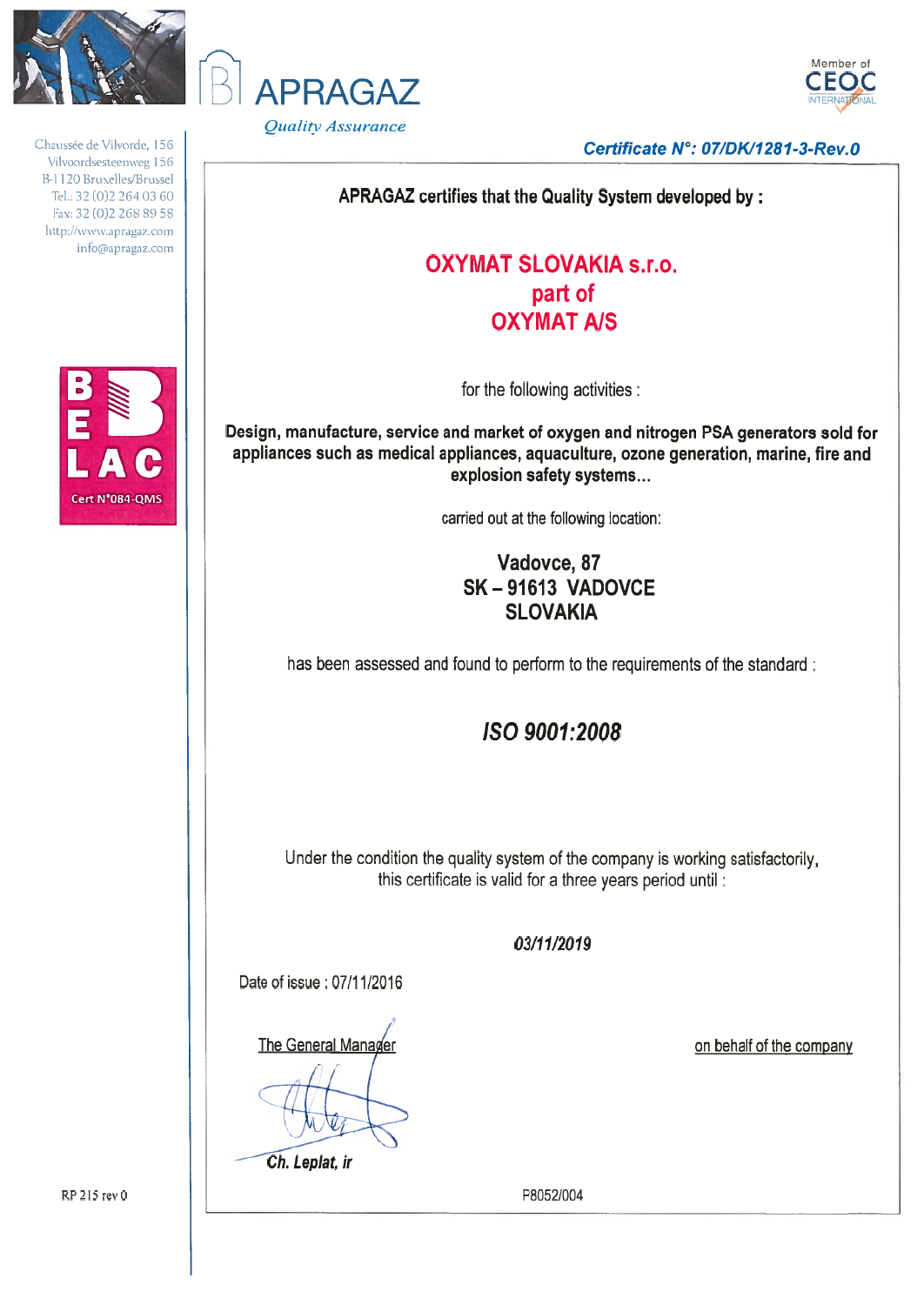

Chaussée de Vilvorde, 156 Vilvoordsesteenweg 156 B-1120 Bruxelles/Brussel Tel.: 32 (0)2 264 03 60 Fax: 32 (0)2 268 89 58 http://www.apragaz.com info@apragaz.com



Quality Assurance

**APRAGAZ** 



Certificate N°: 07/SK/1282-3-Rev.0

APRAGAZ certifies that the Quality System developed by :

## **OXYMAT - SLOVAKIA s.r.o.** part of **OXYMAT A/S**

for the following activities :

Design, manufacture, service and market of oxygen PSA generators, line assembly and filling ramps sold for medical appliances

carried out at the following location:

Vadovce, 87 SK-91613 VADOVCE **SLOVAKIA** 

has been assessed and found to perform to the requirements of the standard :

## ISO 13485:2012

(with exclusion of the following items: 7.5.1.2.1 a) b) and c), 7.5.1.3., 7.5.2.2, 7.5.3.2.2 and 8.2.4.2.)

Under the condition the quality system of the company is working satisfactorily, this certificate is valid for a three years period until :

#### 03/11/2019

Date of issue: 07/11/2016

**The General Manager** 

Ch. Leplat, ir

on behalf of the company

P8052/005

RP 215 rev 0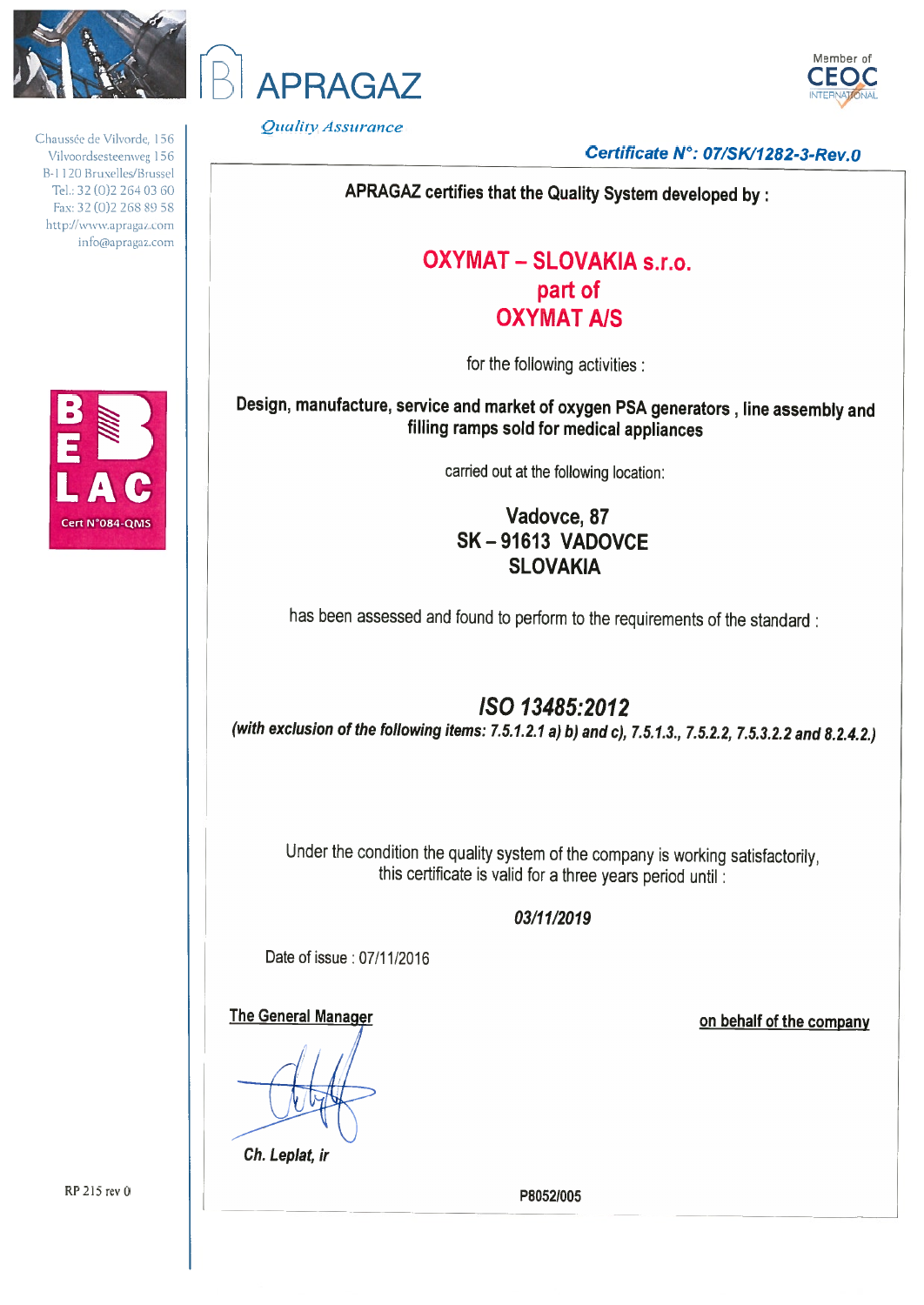

Chaussée de Vilvorde, 156 Vilvoordsesteenweg 156 B-1120 Bruxelles/Brussel Tel.: 32 (0) 2 264 03 60 Fax: 32 (0) 2 268 89 58 http://www.apragaz.com info@apragaz.com







Certificate N°: 11/SK/2424-2-Rev. 0

APRAGAZ certifies that the Management System developed by :

## **OXYMAT SLOVAKIA s.r.o., part of OXYMAT A/S**

for the following activities :

Design, manufacture, service and market of oxygen and nitrogen PSA generators sold for medical appliances, aquaculture, ozone generation, marine, fire and explosion safety systems.

carried out at the following locations:

## Vadovce, 87 **SK-91613 VADOVCE SLOVAKIA**

has been assessed and found to perform to the requirements of the standard :

## ISO 14001:2004 + AC 2009

Original Certification date: 04/04/2011

Under the condition the Environmental Management of the company is working satisfactorily, this certificate is valid for a three years period until:

#### 01/06/2017

Date of issue: 02/06/2014

The General Manager

on behalf of the company

P8052/007

Ch. Leplat, ir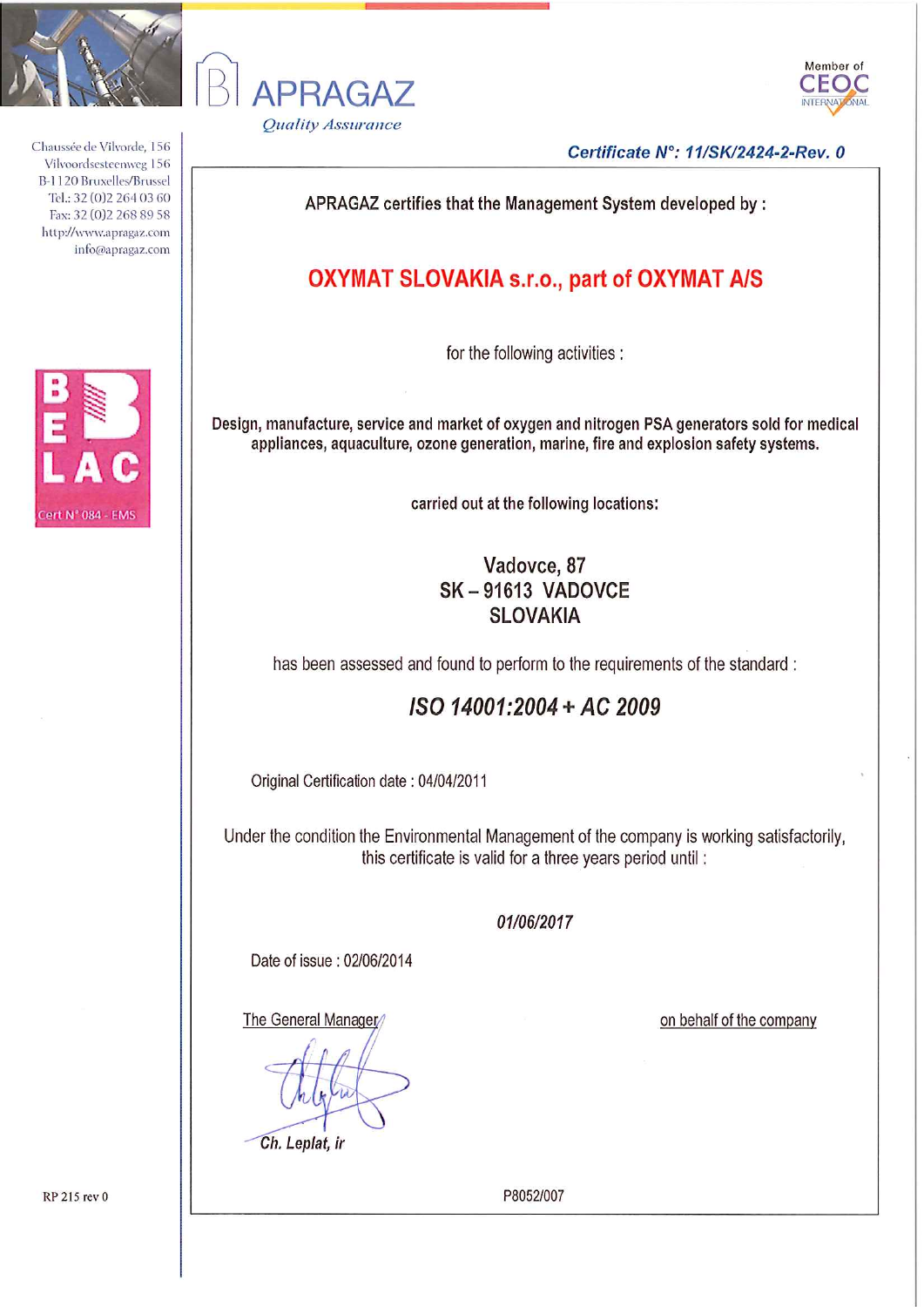

Chaussée de Vilvorde, 156 Vilvoordsesteenweg 156 B-1120 Bruxelles/Brussel Tel.: 32 (0) 2 264 03 60 Fax: 32 (0) 2 268 89 58 http://www.apragaz.com info@apragaz.com





**Quality Assurance** 

Certificate N°: 15/SK/3603-0-Rev. 0

APRAGAZ certifies that the Management System developed by :

## **OXYMAT SLOVAKIA s.r.o., part of OXYMAT A/S**

for the following activities :

Design, manufacture, service and market of oxygen and nitrogen PSA generators sold for medical appliances, aquaculture, ozone generation, marine, fire and explosion safety systems.

carried out at the following locations:

## Vadovce, 87 SK-91613 VADOVCE **SLOVAKIA**

has been assessed and found to perform to the requirements of the standard:

### **OHSAS 18001: 2007**

Original Certification date: 13/04/2015

Under the condition the Safety Management System of the company is working satisfactorily, this certificate is valid for a three years period until :

12/04/2018

Date of issue: 13/04/2015

The General Manager

Ch. Leplat, ir

on behalf of the company

RP 215 rev 0

P8052/007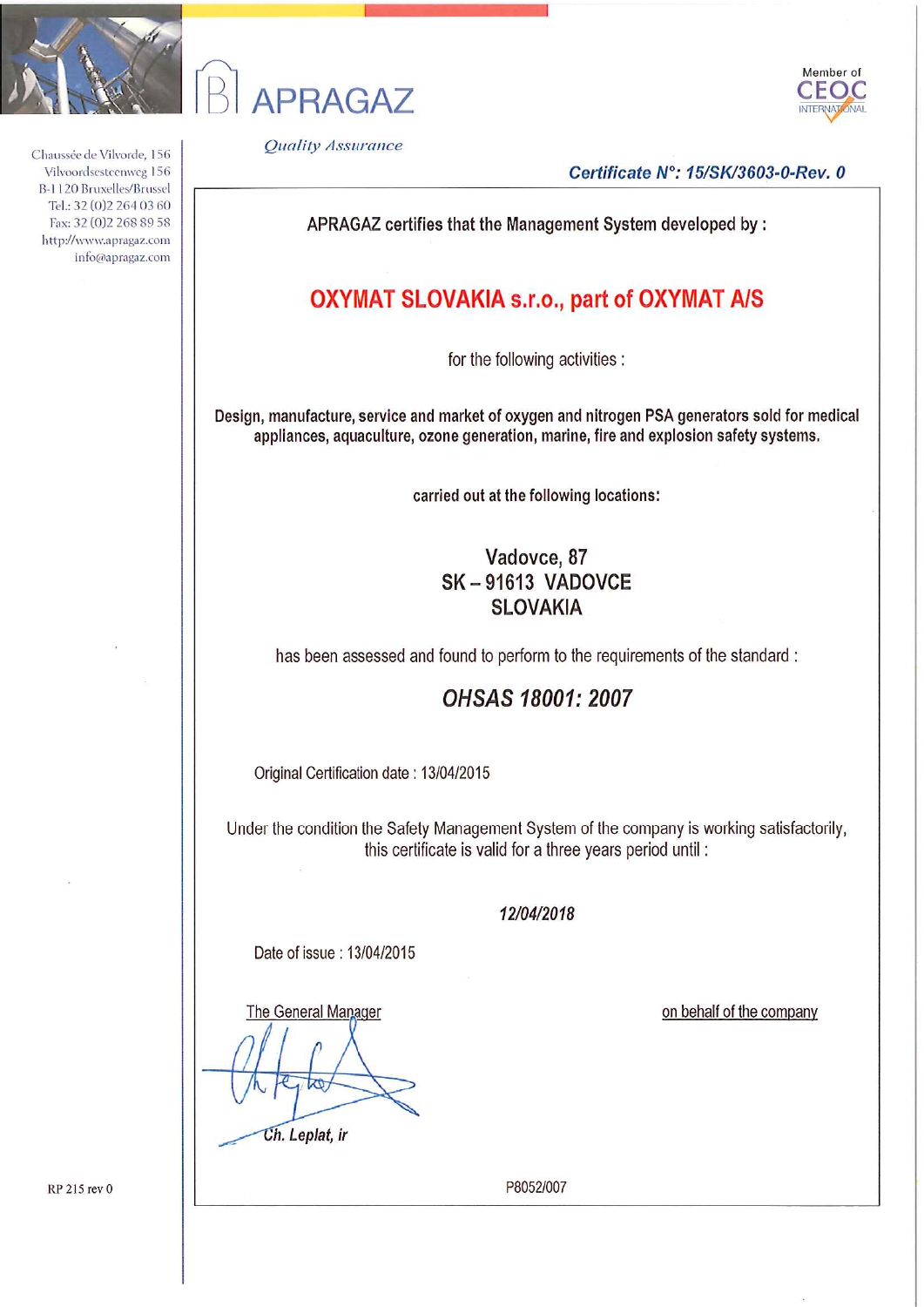

Chaussée de Vilvorde, 156 Vilvoordsesteenweg 156 B-1120 Bruxelles/Brussel Tel.: 32 (0)2 264 03 60 Fax: 32 (0) 2 268 89 58 http://www.apragaz.com info@apragaz.com



| <b>APRAGAZ</b>                                                                                                                |                                                                           |                                                                                                                                                                                                                                                                                                                                                                        | Member of<br>CEO                      |  |
|-------------------------------------------------------------------------------------------------------------------------------|---------------------------------------------------------------------------|------------------------------------------------------------------------------------------------------------------------------------------------------------------------------------------------------------------------------------------------------------------------------------------------------------------------------------------------------------------------|---------------------------------------|--|
| <b>CERTIFICATE OF CONFORMITY</b><br>In accordance with module B of the Pressure Equipment<br>Directive 2014/68/EU:            |                                                                           | Certificate N°<br>16/DK/3934-1-REV 0                                                                                                                                                                                                                                                                                                                                   |                                       |  |
|                                                                                                                               |                                                                           | EU TYPE EXAMINATION - PRODUCTION TYPE                                                                                                                                                                                                                                                                                                                                  | Page 1/2                              |  |
|                                                                                                                               | Name                                                                      |                                                                                                                                                                                                                                                                                                                                                                        | <b>OXYMAT A/S</b>                     |  |
| <b>Manufacturer</b>                                                                                                           | <b>Address</b>                                                            | Fasanvej 18-20<br>DK-3200 Helsinge<br><b>DANEMARK</b>                                                                                                                                                                                                                                                                                                                  |                                       |  |
|                                                                                                                               | Name                                                                      | <b>OXYMAT SLOVAKIA s.r.o</b>                                                                                                                                                                                                                                                                                                                                           |                                       |  |
| Manufacturing<br>Location                                                                                                     | <b>Address</b>                                                            |                                                                                                                                                                                                                                                                                                                                                                        | Vadovce 87<br><b>SK-91613 Vadovce</b> |  |
| Description:                                                                                                                  |                                                                           | <b>SLOVAKIA</b><br>See Annex                                                                                                                                                                                                                                                                                                                                           | Equipment:/<br>Assembly: Yes          |  |
| Drawing Numbers:<br>Maximum Allowable Pressure (PS):<br>Min/Max Allowable Temperature (TS): See files<br><b>Safety valves</b> |                                                                           | <b>See Technical Files</b><br>10.5 barg (product buffer)/230 barg (filling ramp)<br>NB: N2 filling ramp not covered by this module B                                                                                                                                                                                                                                   | Module: B                             |  |
| Capacity:<br>Set pressure:                                                                                                    |                                                                           | Various/See files<br>Various/See files                                                                                                                                                                                                                                                                                                                                 |                                       |  |
| <b>Hydrostatic Test</b>                                                                                                       |                                                                           |                                                                                                                                                                                                                                                                                                                                                                        |                                       |  |
| Test Pressure (PT)                                                                                                            | $\prime$                                                                  |                                                                                                                                                                                                                                                                                                                                                                        |                                       |  |
|                                                                                                                               |                                                                           | The undersigned certifies that the design of this Pressure Equipment conforms to the requirements of the<br>Directive 2014/68/EU on the basis of the information supplied. The manufacturer is allowed to affix the "CE"<br>mark followed with our notified body identification number 0029 to the approved equipment in the conditions<br>described in the Directive. |                                       |  |
| Date: 07/11/2016                                                                                                              | Name: Ch. Leplat                                                          | Position                                                                                                                                                                                                                                                                                                                                                               | <b>General Manager</b>                |  |
| Notified body identification<br>number:                                                                                       | 0029                                                                      | Signature                                                                                                                                                                                                                                                                                                                                                              |                                       |  |
| Notified body stamp:                                                                                                          | <b>APRAGAZ</b><br><b>Belgium</b><br><b>Inspecting</b><br><b>Authority</b> |                                                                                                                                                                                                                                                                                                                                                                        |                                       |  |

. . . . . . . . . . .

P17034-002/P8052 PED1 to Notified body reference : PED6/P14967 1&2 - P17034-001 /P16158-001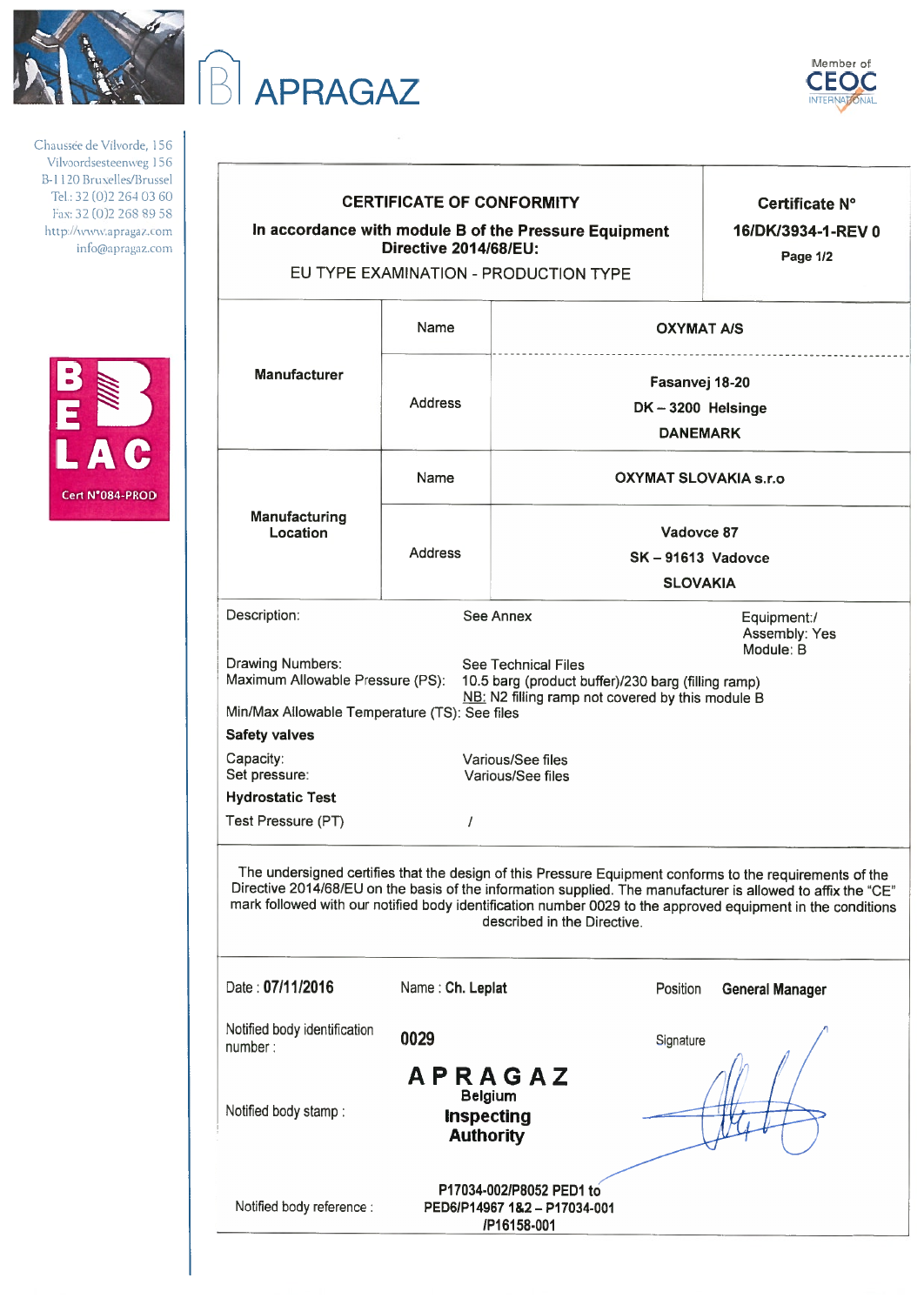

APRAGAZ

Chaussée de Vilvorde, 156 Vilvoordsesteenweg 156 B-1120 Bruxelles/Brussel Tel.: 32 (0)2 264 03 60 Fax: 32 (0)2 268 89 58 http://www.apragaz.com info@apragaz.com



|                                                                                       | <b>CERTIFICATE OF CONFORMITY</b><br>In accordance with module B of the Pressure Equipment<br>Directive 2014/68/EU:<br>EU TYPE EXAMINATION - PRODUCTION TYPE |                                                                                                                                                                                                                                                         |                        | Certificate N°<br>16/DK/3934-1-REV 0<br>Page 2/2 |
|---------------------------------------------------------------------------------------|-------------------------------------------------------------------------------------------------------------------------------------------------------------|---------------------------------------------------------------------------------------------------------------------------------------------------------------------------------------------------------------------------------------------------------|------------------------|--------------------------------------------------|
|                                                                                       | Name                                                                                                                                                        | <b>OXYMAT A/S</b>                                                                                                                                                                                                                                       |                        |                                                  |
| <b>Manufacturer</b>                                                                   | Address                                                                                                                                                     | Fasanvej 18-20<br>DK-3200 Helsinge<br><b>DANEMARK</b>                                                                                                                                                                                                   |                        |                                                  |
|                                                                                       | Name                                                                                                                                                        | <b>OXYMAT SLOVAKIA s.r.o</b>                                                                                                                                                                                                                            |                        |                                                  |
| <b>Manufacturing</b><br>Location                                                      | <b>Address</b>                                                                                                                                              | Vadovce 87<br>$SK - 91613$ Vadovce<br><b>SLOVAKIA</b>                                                                                                                                                                                                   |                        |                                                  |
|                                                                                       | <b>Concerned Equipment</b>                                                                                                                                  |                                                                                                                                                                                                                                                         |                        | Date of Validity                                 |
| N1500 X4, N1250 X5, N1500 X5<br><b>Nitrogen PSA Marine X Versions:</b><br>Oxygen PSA: | N40X2 MARINE, N60X2 MARINE, N70X2 MARINE, N100X2 MARINE, N190X2 MARINE,                                                                                     | N280 X2, N430 X2, N640 X2, N880 X2, N1250 X2, N1500 X2, N1250 X3, N1500 X3, N1250 X4,<br>N280X2 MARINE, N430X2 MARINE, N640X2 MARINE, N880X2 MARINE, N1250X2 MARINE,<br>N1250X3 MARINE, N1250X4 MARINE, N1500X2 MARINE, N1500X3 MARINE, N1500X4 MARINE, |                        | 06/06/2026<br>04/08/2023                         |
| <b>Oxygen PSA X versions:</b>                                                         | 010, 020, 040, 060, 070, 0100, 0190, 0280, 0430, 0640, 0880, 01250, 01500                                                                                   |                                                                                                                                                                                                                                                         |                        | 06/06/2026                                       |
| Nitrogen purifier OPAS 1000                                                           |                                                                                                                                                             | O880 X2, O1250 X2, O1500 X2, O1250 X3, O1500 X3, O1250 X4, O1500 X4, O1250 X5, O1500 X5                                                                                                                                                                 |                        | 06/06/2026<br>16/07/2024                         |
| Date: 07/11/2016                                                                      | Name: Ch. Leplat                                                                                                                                            | Position                                                                                                                                                                                                                                                | <b>General Manager</b> |                                                  |
| Notified body identification<br>number:<br>Notified body stamp:                       | 0029<br><b>APRAGAZ</b><br><b>Belgium</b><br><b>Inspecting</b><br><b>Authority</b>                                                                           | Signature                                                                                                                                                                                                                                               |                        |                                                  |

P17034-002/P8052 PED1 to PED6

/P14967 1&2 - P17034-001 /P16158-001

Notified body reference :

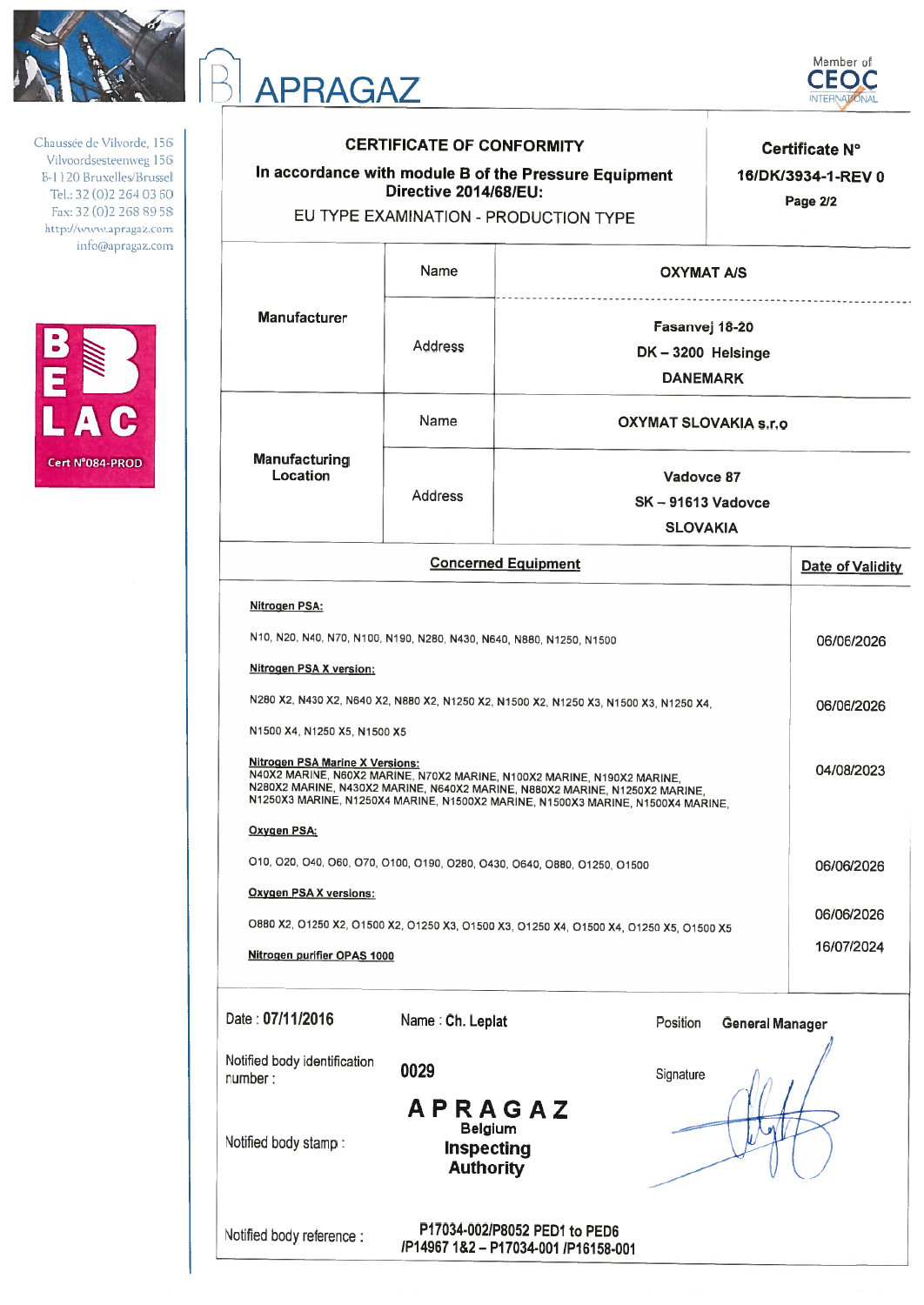

Chaussée de Vilvorde, 156 Vilvoordsesteenw B-1120 Bruxelles Tel.: 32 (0) 2 26 Fax: 32 (0) 2 268 http://www.aprag info@aprag







| <b>CERTIFICATE OF CONFORMITY</b><br>In accordance with module D of the Pressure Equipment<br><b>Directive 2014/68/EU:</b> |                                                                                                                                                                                                                                                                                                                                                                                                                                                                                                         | Certificate N°<br>07/DK/1179-5-REV 0                     |                        |
|---------------------------------------------------------------------------------------------------------------------------|---------------------------------------------------------------------------------------------------------------------------------------------------------------------------------------------------------------------------------------------------------------------------------------------------------------------------------------------------------------------------------------------------------------------------------------------------------------------------------------------------------|----------------------------------------------------------|------------------------|
|                                                                                                                           | CONFORMITY TO TYPE BASED ON QUALITY ASSURANCE OF<br>THE PRODUCTION PROCESS                                                                                                                                                                                                                                                                                                                                                                                                                              |                                                          |                        |
|                                                                                                                           | Name                                                                                                                                                                                                                                                                                                                                                                                                                                                                                                    | <b>OXYMAT A/S</b>                                        |                        |
| <b>Manufacturer</b>                                                                                                       | <b>Address</b>                                                                                                                                                                                                                                                                                                                                                                                                                                                                                          | Fasanvej 18-20<br>DK-3200 Helsinge<br><b>DANEMARK</b>    |                        |
|                                                                                                                           | Name                                                                                                                                                                                                                                                                                                                                                                                                                                                                                                    | OXYMAT SLOVAKIA s.r.o                                    |                        |
| Manufacturing<br>Location                                                                                                 | <b>Address</b>                                                                                                                                                                                                                                                                                                                                                                                                                                                                                          | Vadovce 87<br><b>SK-91613 Vadovce</b><br><b>SLOVAKIA</b> |                        |
|                                                                                                                           | covered by<br>Module B (EU Type Examination - Production Type) Certificate N° : 16/DK/3934                                                                                                                                                                                                                                                                                                                                                                                                              |                                                          |                        |
|                                                                                                                           | This is to certify that the Quality Management System of the above mentioned manufacturer has been<br>assessed against the requirements of Module D of the Pressure Equipment Directive 2014/68/EU and<br>conforms to the requirements for the equipment shown above. The approval is subject to the continued<br>maintenance of the Quality Management System in accordance with the requirements of the above Directive.<br>This shall be controlled by intermediate audits, inspections and surveys. |                                                          |                        |
|                                                                                                                           | The manufacturer is allowed to affix the "CE" mark followed with our notified body identification<br>number 0029 to the approved equipment in the conditions described in the Directive.<br>The approval is valid until 03/11/2019                                                                                                                                                                                                                                                                      |                                                          |                        |
| Date: 07/11/2016                                                                                                          | Name: Ch. Leplat                                                                                                                                                                                                                                                                                                                                                                                                                                                                                        | Position                                                 | <b>General Manager</b> |
| Notified body identification<br>number:                                                                                   | 0029                                                                                                                                                                                                                                                                                                                                                                                                                                                                                                    | Signature                                                |                        |
| Notified body stamp:                                                                                                      | APRAGAZ<br><b>Belgium</b><br><b>Inspecting</b><br><b>Authority</b>                                                                                                                                                                                                                                                                                                                                                                                                                                      |                                                          |                        |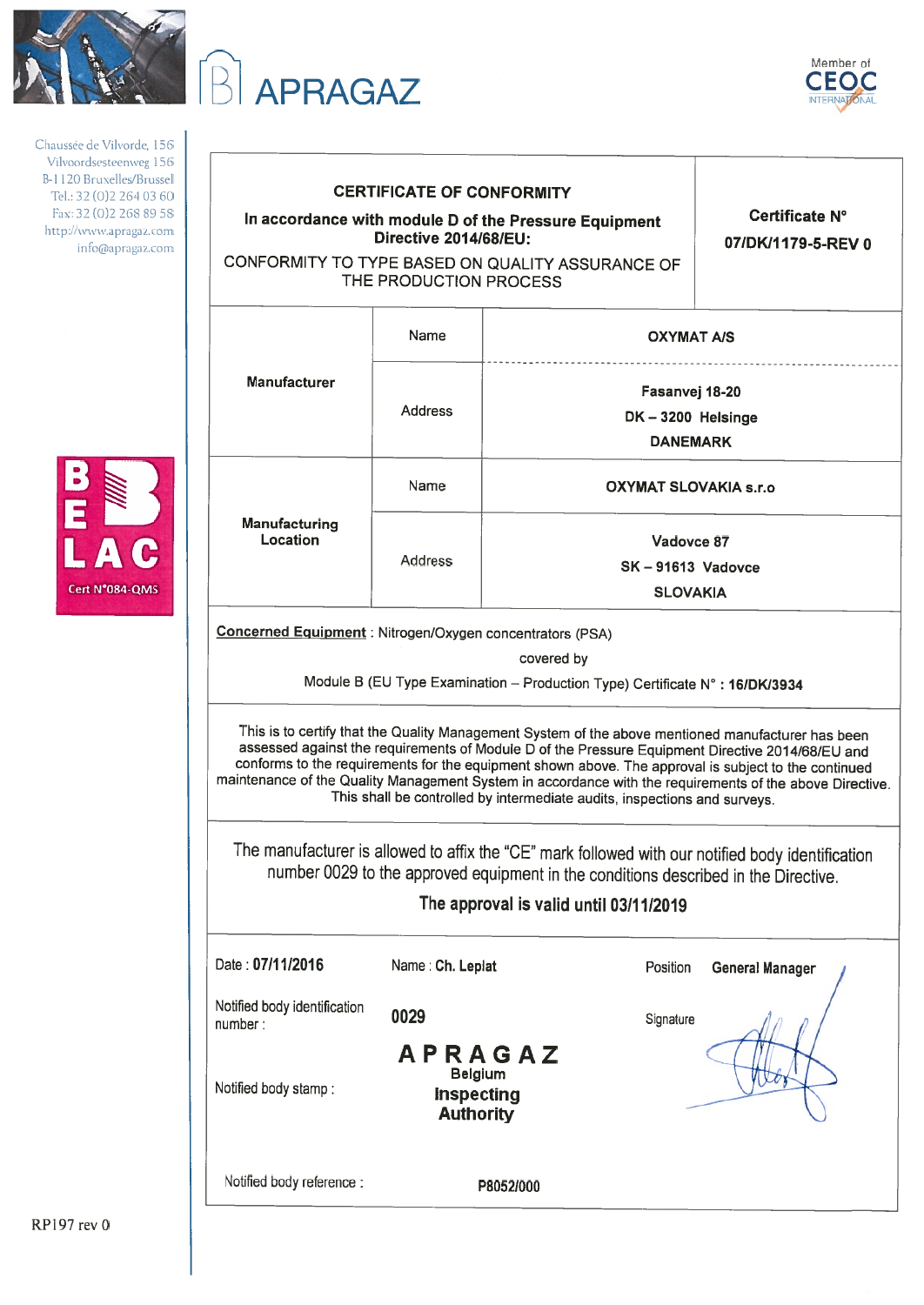

# **EC Certificate Full Quality Assurance System**

Certificate No.: Certificate No.: Project No.: 2017-CE-CZS-NA-PS 0.0 Project No.: 2016-PRC-SVK 18.04.202 9887-2017-CE-CZS-NA-PS 0.0 PRJC-543801-2016-PRC-SVK 18.04.2022

This is to certify that the quality system of:

# **OXYMAT – Slovakia, s.r.o.**

Vaďovce 87, 916 13, Vaďovce, Slovakia (Slovak Republic)

For design, production and final product inspection/testing of:

# **Oxygen Generator and Filling Systems**

Has been assessed with respect to:

# **The conformity assessment procedure described in Article 11.3.a and Annex II excluding section 4 (Module H) of Council Directive 93/42/EEC on Medical Devices, as amended**

and found to comply.

Further details of the product(s) and conditions for certification are given overleaf.

Place and date:



For: **Høvik, 18 April 2017 DNV GL NEMKO PRESAFE AS**

evenuastro

**Mariann Jeremiassen** Certification Manager

The Certificate has been digitally signed. Se[e www.presafe.com/digital\\_signatures](http://www.presafe.com/digital_signatures) for more info

Notice: The Certificate is subject to terms and conditions as set out in the Certification Agreement. Failure to comply may render this Certificate invalid.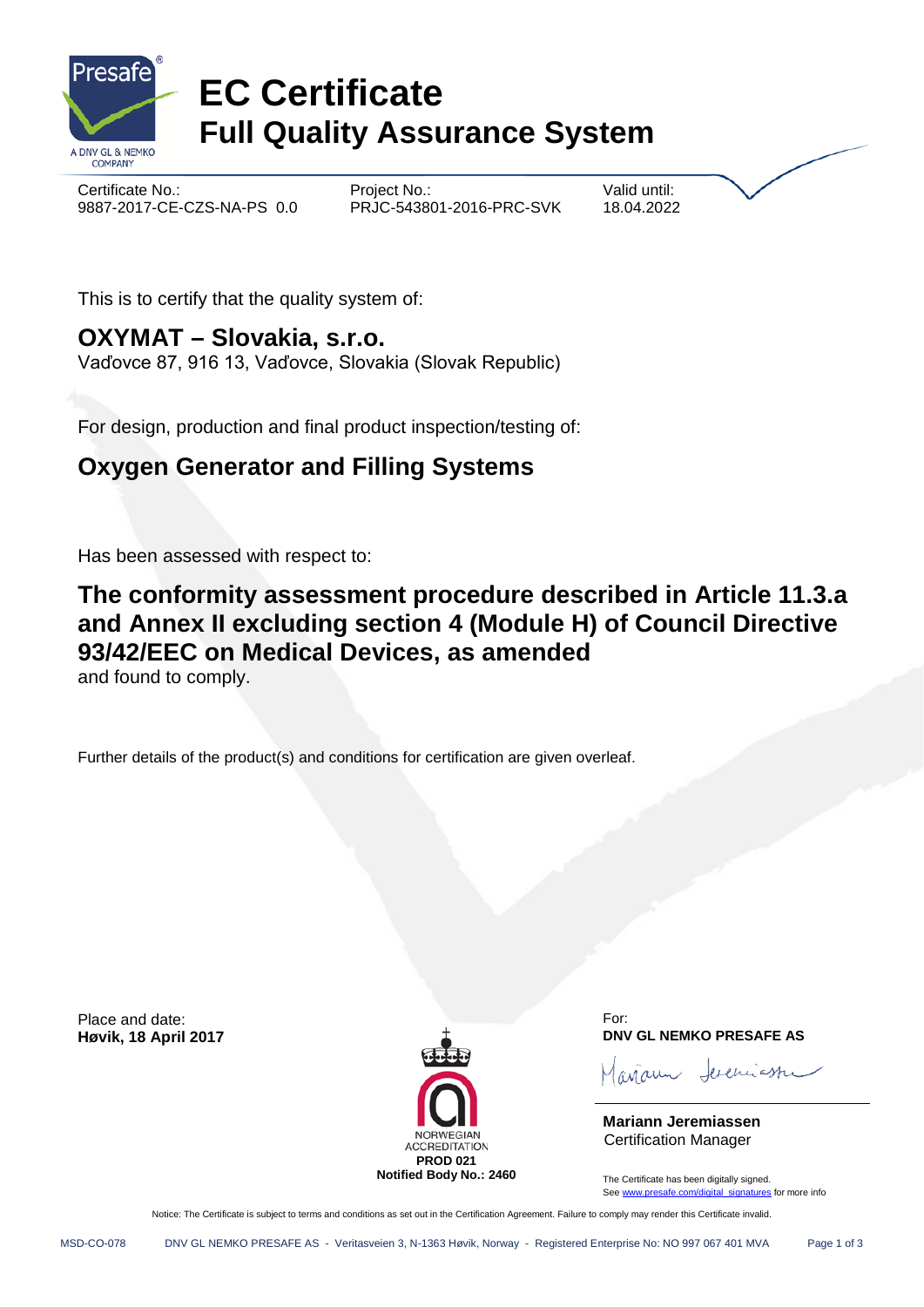

# **EC Certificate Full Quality Assurance System**

Certificate No.: Certificate No.: 2017-CE-CZS-NA-PS 0.0 Project No.: 2016-PRC-SVK 18.04.2022 9887-2017-CE-CZS-NA-PS 0.0

#### **Jurisdiction**

Application of Council Directive 93/42/EEC of 14 June 1993, adopted as "Forskrift for Medisinsk Utstyr" by the Norwegian Ministry of Health and Care Services.

Certificate history:

| <b>Revision</b> | <b>Description</b>          | <b>Issue Date</b> |
|-----------------|-----------------------------|-------------------|
| 0.0             | <b>Original Certificate</b> | 2017-04-18        |

Products covered by this Certificate:

| <b>Product Description</b>        | <b>Product Name</b>                                                          | <b>Class</b> |
|-----------------------------------|------------------------------------------------------------------------------|--------------|
| PSA Oxygen generator              | 010, 020, 040, 060, 070, 0100, 0190,<br>O280, O430, O640, O880, O1250, O1500 | 11b          |
| PSA Oxygen generator X<br>version | O880 X2, O1250 X2, O1500 X2                                                  | <b>IIb</b>   |
| Oxygen filling systems            | OFS I (4 cylinders), OFS II/OFS III (6<br>cylinders), OFS V (10 cylinders)   | 11b          |

The complete list of devices is filed with the Notified Body

### **Sites covered by this certificate**

Oxymat Slovakia, s.r.o., Vaďovce 87, 916 13 Vaďovce, Slovak Republic